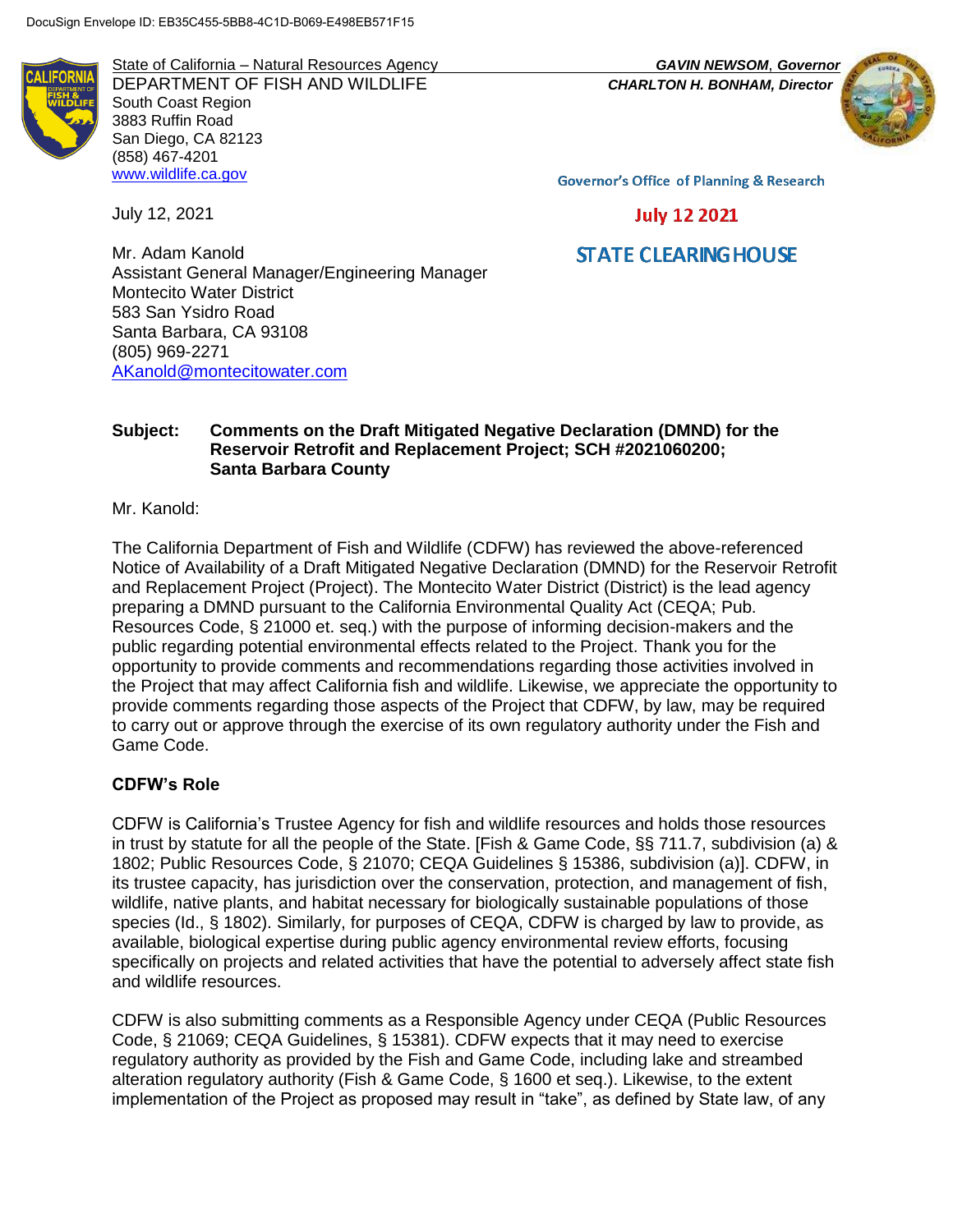Mr. Adam Kanold Montecito Water District July 12, 2021 Page 2 of 14

species protected under the California Endangered Species Act (CESA) (Fish & Game Code, § 2050 et seq.), or state-listed rare plant pursuant to the Native Plant Protection Act (NPPA; Fish and Game Code §1900 et seq.) authorization as provided by the applicable Fish and Game Code will be required.

### **Project Description and Summary**

**Objective:** The Project involves seismic retrofits, repairs, and replacements at eight of the District's nine existing water storage reservoirs: Doulton, Romero, Terminal, Bella Vista, Park Lane, Cold Springs, Hot Springs, and Buena Vista. The project would bring all eight reservoirs into compliance with seismic design codes and regulations. No retrofit or replacement would expand the water storage capacity of an existing reservoir.

**Location:** The Project consists of eight reservoirs in the communities of Montecito, Summerland, and Santa Barbara County. Specifically, the reservoirs are located at: Doulton (1075 Toro Canyon Road), Romero (intersection of Bella Vista Drive and Romero Canyon Road), Terminal (intersection of East Mountain Drive and Cold Springs Road), Bella Vista (2750 Bella Vista Drive), Park Lane (intersection of Park Hill Lane and East Mountain Drive), Cold Springs (intersection of East Mountain Drive and Cold Springs Road), Hot Springs (intersection of Hot Springs Road and Hot Springs Lane), and Buena Vista (915 Park Lane).

#### **Comments and Recommendations**

CDFW offers the comments and recommendations below to assist the District in adequately identifying, avoiding and/or mitigating the Project's significant, or potentially significant, direct and indirect impacts on fish and wildlife (biological) resources.

## **Project Description and Related Impact Shortcoming**

#### **Comment #1: Impacts to Riparian Resources**

**Issue:** CDFW has determined that streams subject to Fish and Game Code, section 1600 et seq. may be impacted by the proposed Project.

**Specific Impact:** The DMND states the Project could result in impacts to jurisdictional resources. Potentially jurisdictional streams (Hot Springs Creek and an unnamed drainage) occur within 100 feet of the Hot Springs and Park Lane sites. The DMND states indirect impacts from construction material run-off could adversely affect water quality (e.g., increased turbidity, addition of pollutants) particularly during storm events.

**Why impact would occur:** Degradation of water quality due to construction runoff may impact fish, amphibians, and riparian dependent species such as birds and bats. Runoff with high total suspended solids and total dissolved solids, has been shown to be high in nutrients, as well as other contaminants. Drilling fluid can be toxic to aquatic organisms.

**Evidence impact would be significant:** The Project may substantially adversely affect the existing water quality and geomorphologic processes through the alteration of the channel.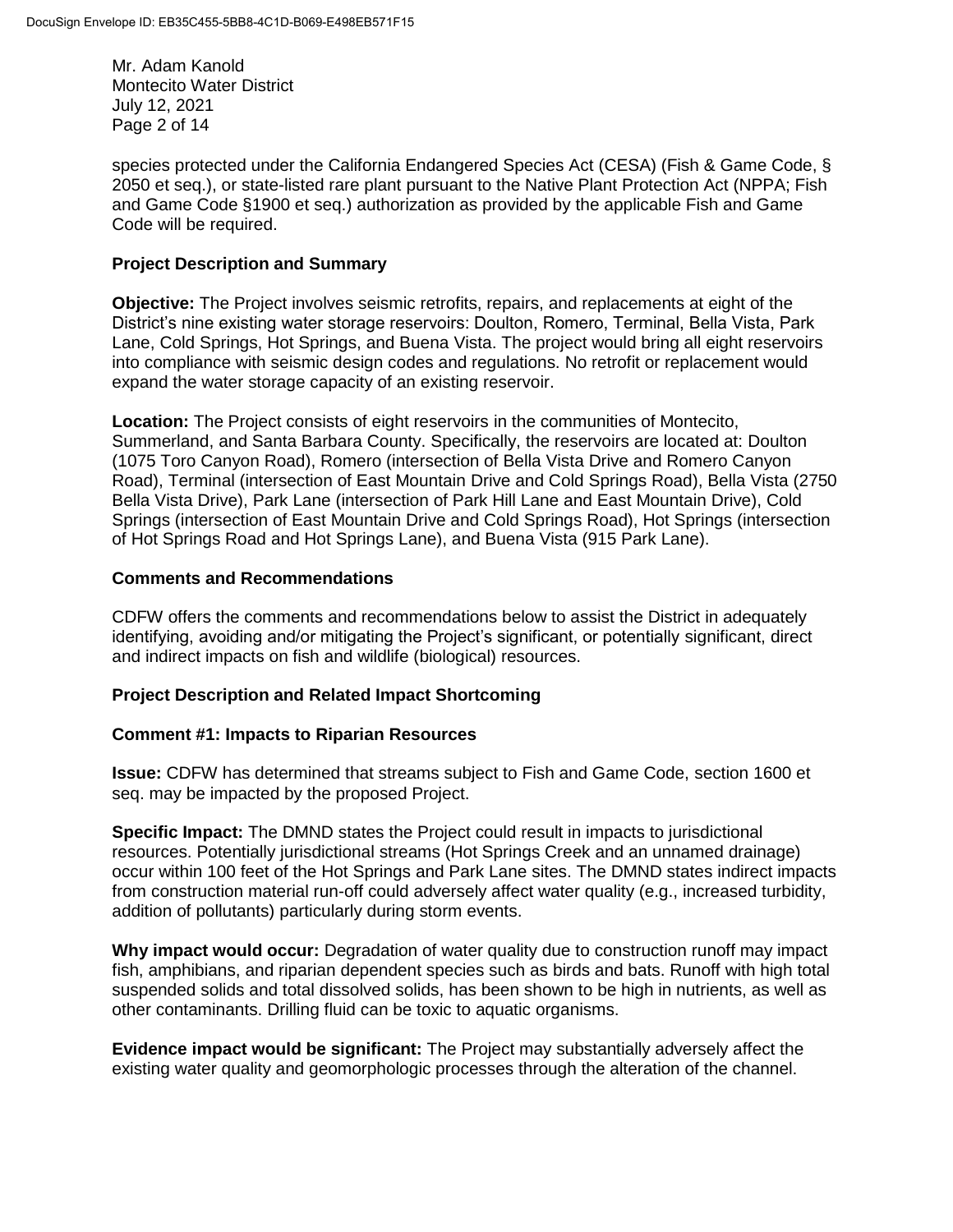Mr. Adam Kanold Montecito Water District July 12, 2021 Page 3 of 14

**Mitigation Measure #1:** CDFW has concluded that the Project may result in the alteration of streams. For any such activities, the Project applicant (or "entity") must provide notification to CDFW pursuant to Fish and Game Code, section 1600 et seq. Based on this notification and other information, CDFW determines whether a Lake and Streambed Alteration Agreement (LSAA) with the applicant is required prior to conducting the proposed activities. Please visit CDFW's Lake and Streambed Alteration Program webpage to for information about LSAA notification and online submittal through the Environmental Permit Information Management System (EPIMS) Permitting Portal (CDFW 2020d).

CDFW's issuance of an LSAA for a Project that is subject to CEQA will require CEQA compliance actions by CDFW as a Responsible Agency. As a Responsible Agency, CDFW may consider the CEQA document from the County for the Project. To minimize additional requirements by CDFW pursuant to Fish and Game Code, section 1600 et seq. and/or under CEQA, the CEQA document should fully identify the potential impacts to the stream or riparian resources and provide adequate avoidance, mitigation, monitoring, and reporting commitments for issuance of the LSA.

Any LSAA permit issued for the Project by CDFW may include additional measures protective of streambeds on and downstream of the Project site. The LSAA may include further erosion and pollution control measures. To compensate for any on-site and off-site impacts to aquatic resources, additional mitigation conditioned in any LSAA may include the following: avoidance of resources, on-site or off-site creation, enhancement or restoration, and/or protection, and management of mitigation lands in perpetuity.

**Mitigation Measure #2:** A weed management plan should be developed for the Project area and implemented both during construction and for the life of the Project. Soil disturbance such as maintenance including mowing or clearing vegetation around the reservoirs, promotes establishment and growth of non-native weeds. As part of the Project, non-native weeds should be prevented from becoming established both during and after construction, to control the local spread of invasive plants. The Project area should be monitored via mapping for new introductions and expansions of non-native weeds. Annual threshold limits, eradication targets, and monitoring should be included in this plan. Monitoring for spread of invasive weeds to adjacent lands should also be included. CDFW requests annual reports of weed monitoring be submitted for review.

**Mitigation Measure #3:** A non-toxic, water-based drilling fluid should be used to reduce the risk to aquatic life.

### **Comment #2: Survey and Assessment Methodology – Preconstruction Surveys as Mitigation**

**Issue:** The DMND relies on pre-construction surveys for the detection of CEQA-rare, threatened, and endangered species.

**Specific impacts:** Direct impacts include Project activities that result in vegetation crushing, trimming or removal, burial, human intrusion, and the erosion, crushing and compaction or excavation of soil. Indirect effects include the spread of invasive, non-native weeds, which impact adjacent habitat as well as vibration and construction noise and lighting.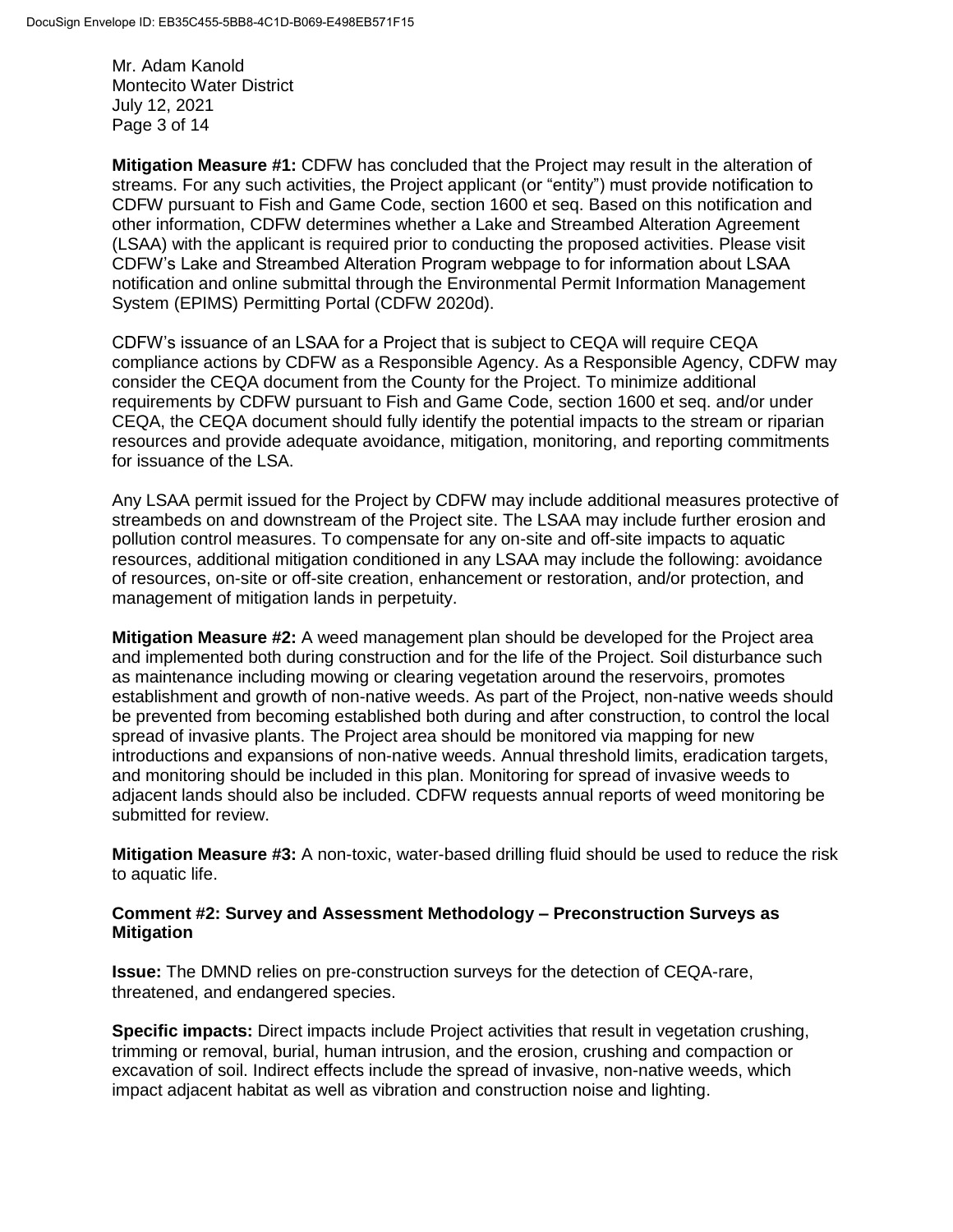Mr. Adam Kanold Montecito Water District July 12, 2021 Page 4 of 14

**Why impact would occur:** The Project may result in impacts to CEQA-rare plant and animal species without including any specific disclosure or analysis in the DMND. Deferring impact assessment and disclosure to pre-construction botanical and animal surveys does not allow adequate disclosure of impacts during the CEQA review period. Surveys should be conducted during the appropriate times, following established protocols to determine what, if any, sensitive species occur in the Project footprint. This information should be included in the DMND, including location (map), population/occurrence size estimates, and an assessment of specific impacts with avoidance and minimization measures. CDFW does not consider translocation of CEQA-rare species as adequate mitigation under CEQA.

CDFW is concerned the DMND does not contain sufficient information regarding existing, known biological resources on the proposed Project to allow for a meaningful discussion of impacts and alternatives analysis. The DNMD is based on a reconnaissance biological assessment, which does not equate to actual surveys for the presence or absence of any species.

CEQA Guidelines §15070 and §15071 require the document to analyze if the Project may have a significant effect on the environment as well as review if the Project will 'avoid the effect or mitigate to a point where clearly no significant effects would occur'. Relying on future surveys, the preparation of future management plans, moving out of harm's way, or mitigating by obtaining permits from CDFW are considered deferred mitigation under CEQA.

**Evidence impact would be significant:** Impacts to CEQA-rare plant and animal species should be considered significant under CEQA unless they are clearly mitigated below a level of significance. Inadequate avoidance, minimization, and mitigation measures for impacts to these sensitive species will result in the Project continuing to have a substantial adverse direct, indirect, and cumulative effect, either directly or through habitat modifications, on any species identified as a candidate, sensitive, or special-status species in local or regional plans, policies, or regulations, or by CDFW or United States Fish and Wildlife Service.

CDFW is unable to determine the extent of impacts based on the biological analysis conducted for the DMND. Absent survey data, CDFW is unable to provide meaningful avoidance, minimization, or mitigation measures related to special status plant resources.

## **Recommended Potentially Feasible Mitigation Measure(s)**

**Mitigation Measure #1:** In order to analyze if a project may have a significant effect on the environment, the Project related impacts, including survey results for species that occur in the entire Project footprint, need to be disclosed during the public comment period. This information is necessary to allow CDFW to comment on alternatives to avoid impacts, as well as to assess the significance of the specific impact relative to the species (e.g., current range, distribution, population trends, and connectivity).

Appropriate surveys, including protocol botanical and animal surveys, should be conducted at the appropriate time of year to document the presence/absence of CEQA-rare species prior to finalizing the DMND. Based on the survey results, the final CEQA document should propose avoidance and specific mitigation for Project impacts to CEQA-rare species. Surveys should be timed during the appropriate season for maximum detection of sensitive species. For botanical species, CDFW's Updated protocols (CDFW, 2018) should be utilized.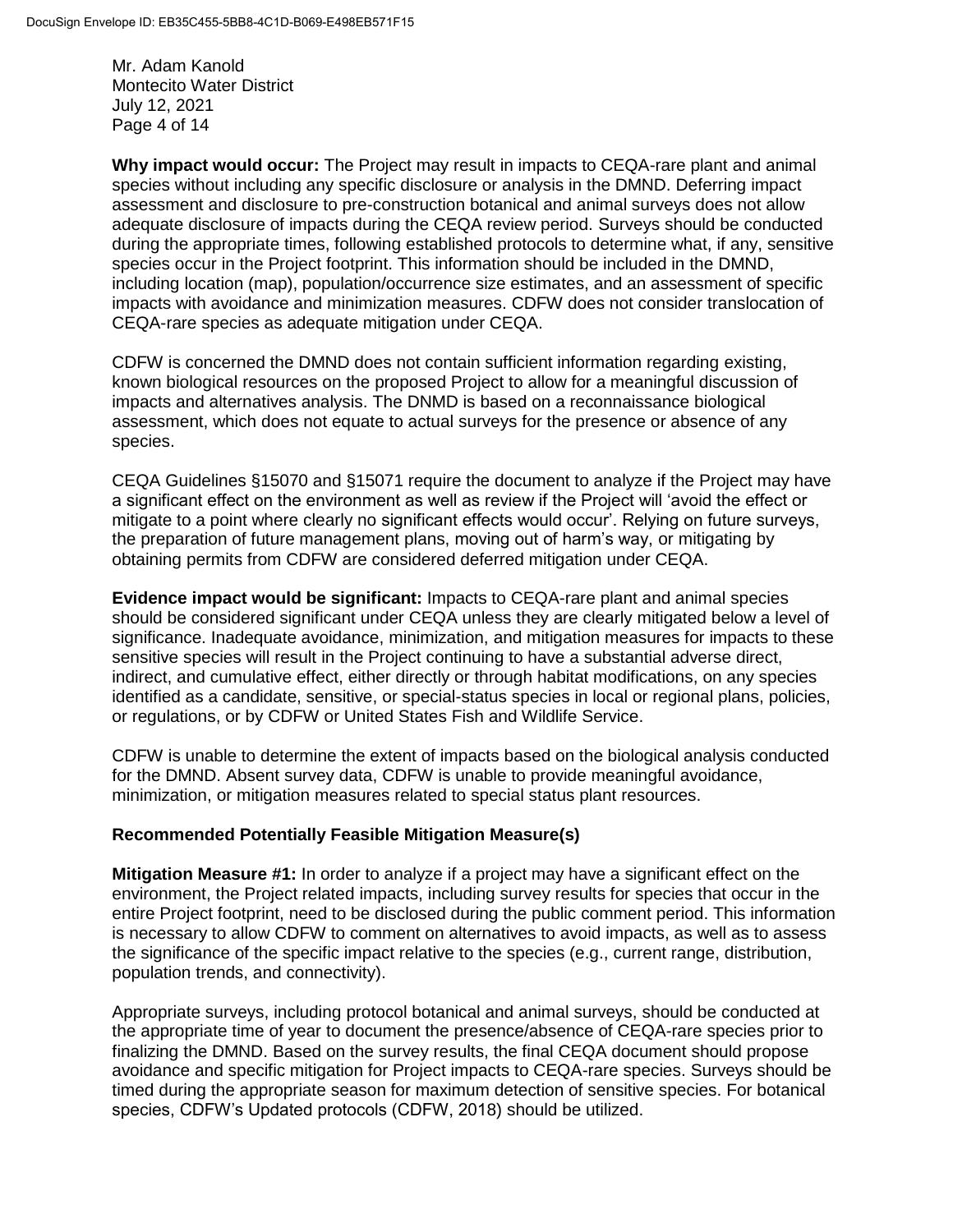Mr. Adam Kanold Montecito Water District July 12, 2021 Page 5 of 14

#### **Comment 3: Mitigation for Sensitive Vegetation Communities**

**Issue #1:** The DMND states CDFW sensitive vegetation community habitats would be impacted and proposes topsoil salvage as mitigation. CDFW is concerned topsoil salvage for temporary or permanent impacts is not adequate.

**Issue #2:** Acreages of impacts by vegetation community are not listed.

**Specific Impact:** Inadequate avoidance, minimization, and mitigation measures for impacts to these CEQA-rare vegetation communities will result in the Project continuing to have a substantial adverse direct, indirect, and cumulative effect, either directly or through habitat modifications, on any species identified as a candidate, sensitive, or special-status species in local or regional plans, policies, or regulations, or by CDFW or USFWS.

**Why Impact Would Occur:** Project implementation includes grading, vegetation clearing, trail/road construction, soil compaction, utilities construction, road maintenance, and other activities that may result in direct mortality, population declines, or local extirpation of vegetation communities.

**Evidence Impact would be significant:** Sensitive vegetation communities are a defined by their dominant plant species, such as *Adenostoma fasciculatum* – (Ceanothus megacarpus) Association (S3). The DMND states two alliances (Rhus integrifolia shrubland alliance (S3) and Quercus agrifolia woodland alliance (S4) are considered sensitive by CDFW, but does not define the California Sagebrush Scrub or Bigpod ceanothus as specific alliances. The Bigpod ceanothus chaparral alliance is ranked S4, and there are many different alliances and associations with "California sagebrush" in the name ranging from the S2-ranked *Artemisia californica – Eriogonum fasciculatum – Opuntia littoralis / Dudleya (edulis)* alliance to the many S3 and S4-ranked alliances and associations such as the *Artemisia californica – Eriogonum fasciculatum – Salvia leucophylla* alliance.

CDFW does not recommend topsoil salvage or transplantation as viable mitigation options. Several studies have documented topsoil salvage had no effect on the recolonization of the target plant species (Hinshaw, 1998, Dixon, 2018). Based on the scientific literature available, relying on topsoil salvage alone to mitigate impacts to CEQA-rare, sensitive vegetation communities does not appear to provide any value to mitigate impacts to the plants.

CEQA Guidelines sections 15070 and 15071 require the DEIR to analyze if the Project may have a significant effect on the environment as well as review if the Project will "avoid the effect or mitigate to a point where clearly no significant effects would occur."

In order to analyze if a project may have a significant effect on the environment, the location, species composition, and success criteria of proposed mitigation information is necessary to allow the Department to comment on alternatives to avoid impacts, as well assess the adequacy of the mitigation proposed.

Removing a plant from the ground is a permanent impact resulting in its death, replacing it is considered mitigation. All impacts that remove plants from the ground should be considered under the same lens whether the restoration occurs in the same area as the impacts or in new areas. Both scenarios may or may not produce successful new individuals or the targeted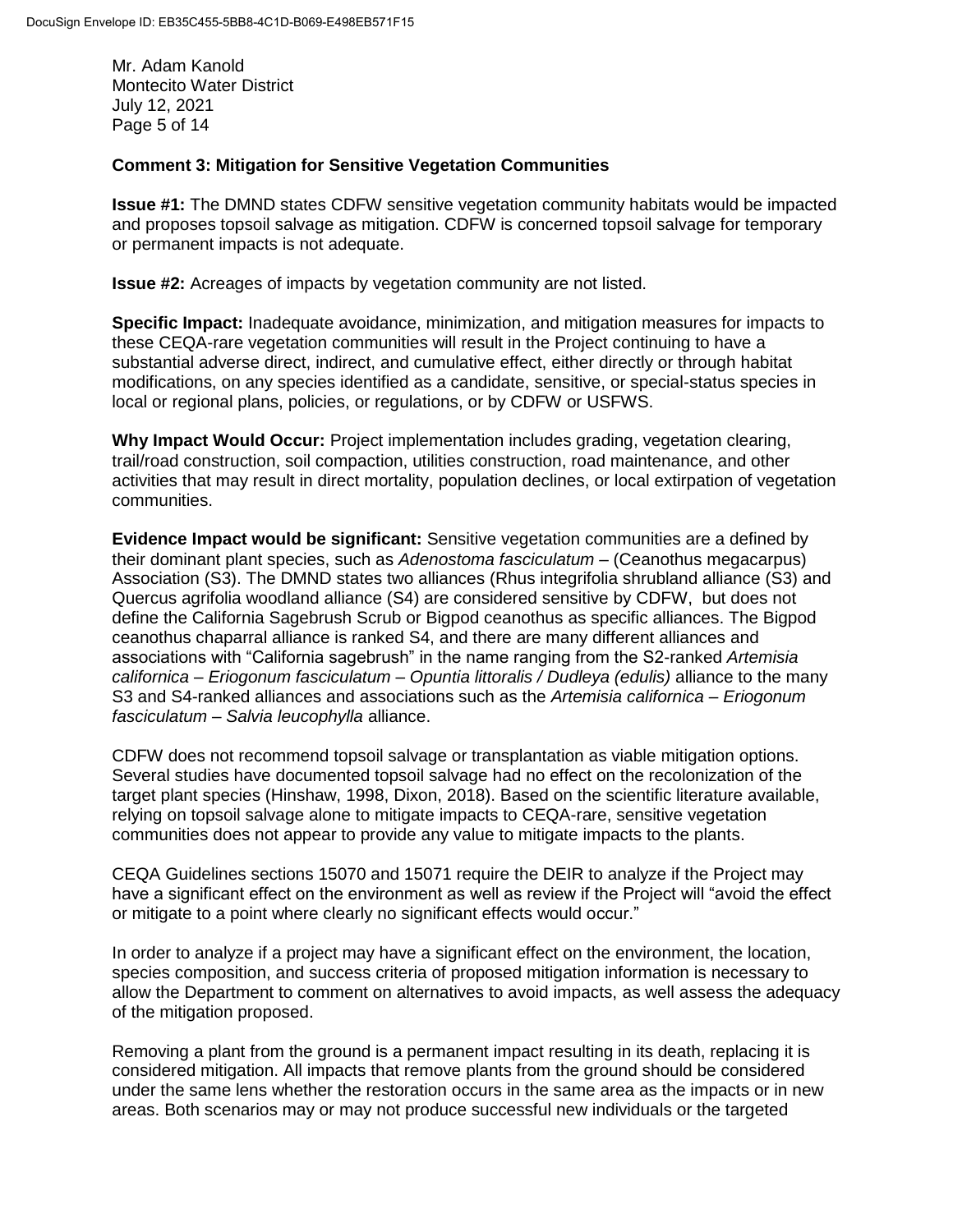Mr. Adam Kanold Montecito Water District July 12, 2021 Page 6 of 14

vegetation community assemblage. Both scenarios result in: 1) the loss of established individuals; and, 2) the replacement planting of new individuals. Both scenarios incur temporal losses as well as intensive management to ensure the desired habitat is re-created. Both are at risk for failure and are a community of same-aged individuals lacking the age stratification and complexity of the original habitat.

**Mitigation Measure #1:** CDFW recommends avoiding any sensitive natural communities found on the Project. If avoidance is not feasible, the Project proponent should mitigate at a ratio sufficient to achieve a no-net loss for impacts to special status plant species and their associated habitat. CDFW recommends all impacts to the S3 sensitive vegetation communities (*Rhus integrifolia* shrubland alliance) (unknown-acres) should be mitigated at a 4:1 ratio and impacts to the S4 and S5 communities (Mountain Mahogany chaparral, *Quercus agrifolia* woodland, Bigpod ceanothus (unknown-acres) be mitigate at a 2:1 ratio due to the overall decline of coastal scrub habitats region wide.

All revegetation/restoration areas that will serve as mitigation should include preparation of a restoration plan, to be approved by CDFW prior to any ground disturbance. The restoration plan should include restoration and monitoring methods; annual success criteria; contingency actions should success criteria not be met; long-term management and maintenance goals; and a funding mechanism for long-term management. Areas proposed as mitigation should have a recorded conservation easement and be dedicated to an entity which has been approved to hold/manage lands (AB 1094; Government Code, §§ 65965-65968).

**Mitigation Measure #2:** Success criteria should be based on the specific composition of the vegetation communities being impacted. Success should not be determined until the site has been irrigation-free for at least 5 years and the metrics for success have remained stable (no negative trend for richness/diversity/abundance/cover and no positive trend for invasive/nonnative cover for each vegetation layer) for at least 5 years. In the revegetation plan, the success criteria should be compared against an appropriate reference site, with the same vegetation alliance, with as good or better-quality habitat. The success criteria shall include percent cover (both basal and vegetative), species diversity, density, abundance, and any other measures of success deemed appropriate by CDFW. Success criteria shall be separated into vegetative layers (tree, shrub, grass, and forb) for each alliance being mitigated, and each layer shall be compared to the success criteria of the reference site, as well as the alliance criteria in MCV2, ensuring one species or layer does not disproportionally dominate a site but conditions mimic the reference site and meets the alliance membership requirements.

**Mitigation Measure #3:** A weed management plan should be developed for the Project area and implemented both during construction and for the life of the Project. Soil disturbance such as maintenance including mowing or clearing vegetation around the reservoirs, promotes establishment and growth of non-native weeds. As part of the Project, non-native weeds should be prevented from becoming established both during and after construction, to control the local spread of invasive plants. The Project area should be monitored via mapping for new introductions and expansions of non-native weeds. Annual threshold limits, eradication targets, and monitoring should be included in this plan. Monitoring for spread of invasive weeds to adjacent lands should also be included. CDFW requests annual reports of weed monitoring be submitted for review.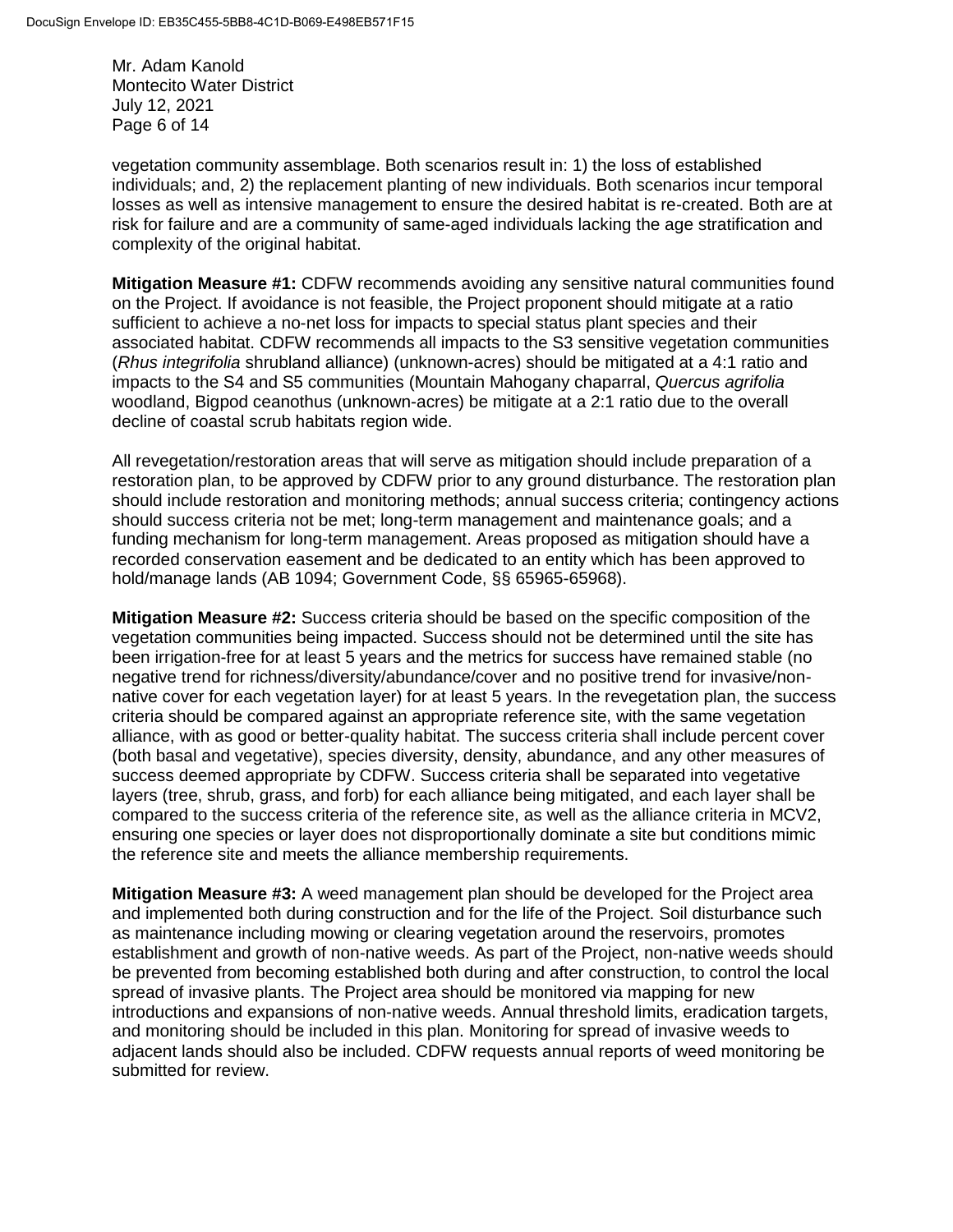Mr. Adam Kanold Montecito Water District July 12, 2021 Page 7 of 14

## **Filing Fees**

The Project, as proposed, would have an impact on fish and/or wildlife resources, and assessment of filing fees is necessary. Fees are payable upon filing of the Notice of Determination by the Lead Agency and serve to help defray the cost of environmental review by CDFW. Payment of the fee is required in order for the underlying Project approval to be operative, vested, and final. (California Code of Regulations, tit. 14, § 753.5; Fish and Game Code, § 711.4; Public Resources Code, § 21089).

### **Conclusion**

We appreciate the opportunity to comment on the project to assist Montecito Water District in adequately analyzing and minimizing/mitigating impacts to biological resources. CDFW requests an opportunity to review and comment on any response that the District has to our comments and to receive notification of any forthcoming hearing date(s) for the project. Questions regarding this letter and further coordination on these issues should be directed to Kelly Schmoker-Stanphill, Senior Environmental Scientist (Specialist), at (626) 335-9092 or [Kelly.Schmoker@wildlife.ca.gov.](mailto:Kelly.Schmoker@wildlife.ca.gov)

Sincerely,

DocuSigned by: Erinn Wilson-Olgin

-B6E58CFE24724F5... Erinn Wilson-Olgin Environmental Program Manager I South Coast Region

Attachments: Attachment A: Draft Mitigation and Monitoring Reporting Plan

ec: CDFW

Steve Gibson, Los Alamitos - Steve. Gibson @wildlife.ca.gov Sarah Rains, Fillmore – [Sarah.Rains@wildlife.ca.gov](mailto:Sarah.Rains@wildlife.ca.gov) Susan Howell, San Diego – [Susan.Howell@wildlife.ca.gov](mailto:Susan.Howell@wildlife.ca.gov) CEQA Program Coordinator, Sacramento – [CEQACommentLetters@wildlife.ca.gov](mailto:CEQACommentLetters@wildlife.ca.gov) 

State Clearinghouse, Sacramento – State. Clearinghouse@opr.ca.gov

#### **References:**

Barber, J. R., K. R. Crooks, and K. M. Fristrup. 2009. The costs of chronic noise exposure for terrestrial organisms. Trends in Ecology and Evolution 25:180–189.

(CDFW) California Department of Fish and Wildlife, 2018. Updated Protocols for Surveying and Evaluating Impacts to Special Status Native Plant Populations and Natural Communities. Accessed at: [https://nrm.dfg.ca.gov/FileHandler.ashx?DocumentID=18959.](https://nrm.dfg.ca.gov/FileHandler.ashx?DocumentID=18959)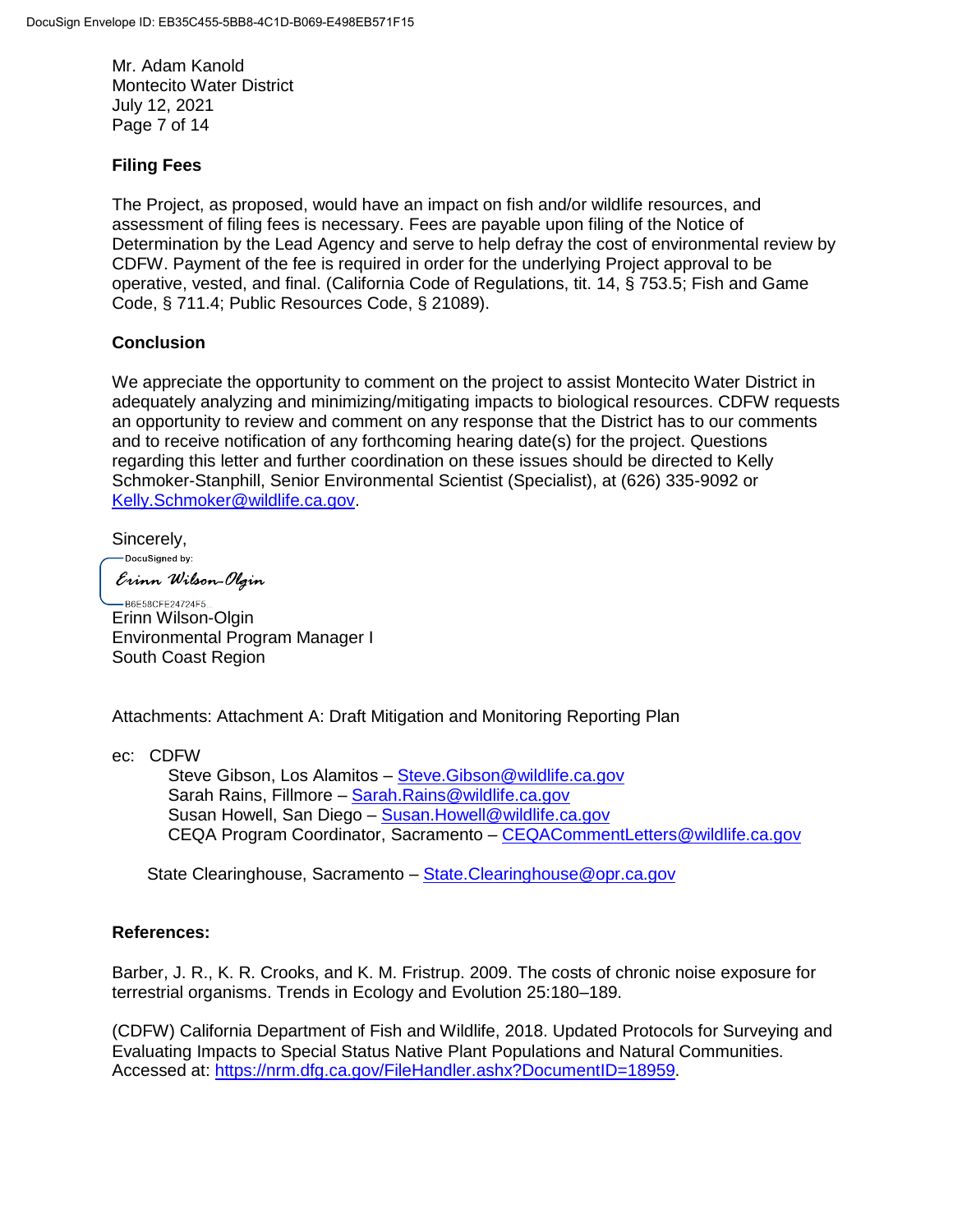Mr. Adam Kanold Montecito Water District July 12, 2021 Page 8 of 14

(CDFW) California Department of Fish and Wildlife, Rarefind Database, Government Edition. 2020. Natural Heritage Division. Sacramento, California. Available online at: [https://apps.wildlife.ca.gov/rarefind/view/RareFind.aspx. Accessed October 25,](https://apps.wildlife.ca.gov/rarefind/view/RareFind.aspx.%20Accessed%20October%2025) 2020

Cembrowski, Adam & Tan, Marcus & Thomson, James & Frederickson, Megan. (2014). Ants and Ant Scent Reduce Bumblebee Pollination of Artificial Flowers. The American naturalist. 183. 133-139. 10.1086/674101.

Dooling, R.J. and A.N. Popper. 2007. The effects of highway noise on birds. Report prepared by Environmental BioAcoustics LLC for the California Department of Transportation, Sacramento, California.

Francis, C. D., C. P. Ortega, and A. Cruz. 2009. Noise pollution changes avian communities and species interactions. Current Biology 19:1415–1419.

Gillam, E. H., and G. F. McCracken. 2007. Variability in the echolocation of Tadarida brasiliensis: effects of geography and local acoustic environment. Animal Behaviour 74:277– 286.

Hanna, C., Naughton, I., Boser, C., Alarcón, R., Hung, K.J. and Holway, D. (2015), Floral visitation by the Argentine ant reduces bee visitation and plant seed set. Ecology, 96: 222-230. doi[:10.1890/14-0542.1](https://doi.org/10.1890/14-0542.1)

Holland, R.F. 1986. Preliminary Descriptions of the Terrestrial Natural Communities of California. Nongame-Heritage Program, California Department of Fish and Game. October 1986.

Kight, C. R., and J. P. Swaddle. 2011. How and why environmental noise impacts animals: An integrative, mechanistic review. Ecology Letters 14:1052–1061.

Longcore, T. and C. Rich. 2004. Ecological light pollution. Front Ecological Environment 2(4):191-198.

Marr, A. 2001. Dealing with Vibration and Noise from Pile Driving. Adapted from Pile Driving Contractors Association, Vol. 2, No. 1, 2001, pp 17-20.

Mitrovich M.J., Matsuda T, Pease K.H., Fisher R.N. 2010 Ants as a measure of effectiveness of habitat conservation planning in Southern California. Conserv Biol 24:1239–1248.

Patricelli, G., and J. J. L. Blickley. 2006. Avian communication in urban noise: causes and consequences of vocal adjustment. Auk 123:639–649.

Quinn, J. L., M. J. Whittingham, S. J. Butler, W. Cresswell, J. L. Quinn, M. J. Whittingham, S. J. Butler, W. Cresswell, and W. Noise. 2017. Noise, predation risk compensation and vigilance in the chaffinch Fringilla coelebs. Journal of Avian Biology 37:601–608.

Slabbekoorn, H., and E. A. P. Ripmeester. 2008. Birdsong and anthropogenic noise: Implications and applications for conservation. Molecular Ecology 17:72–83.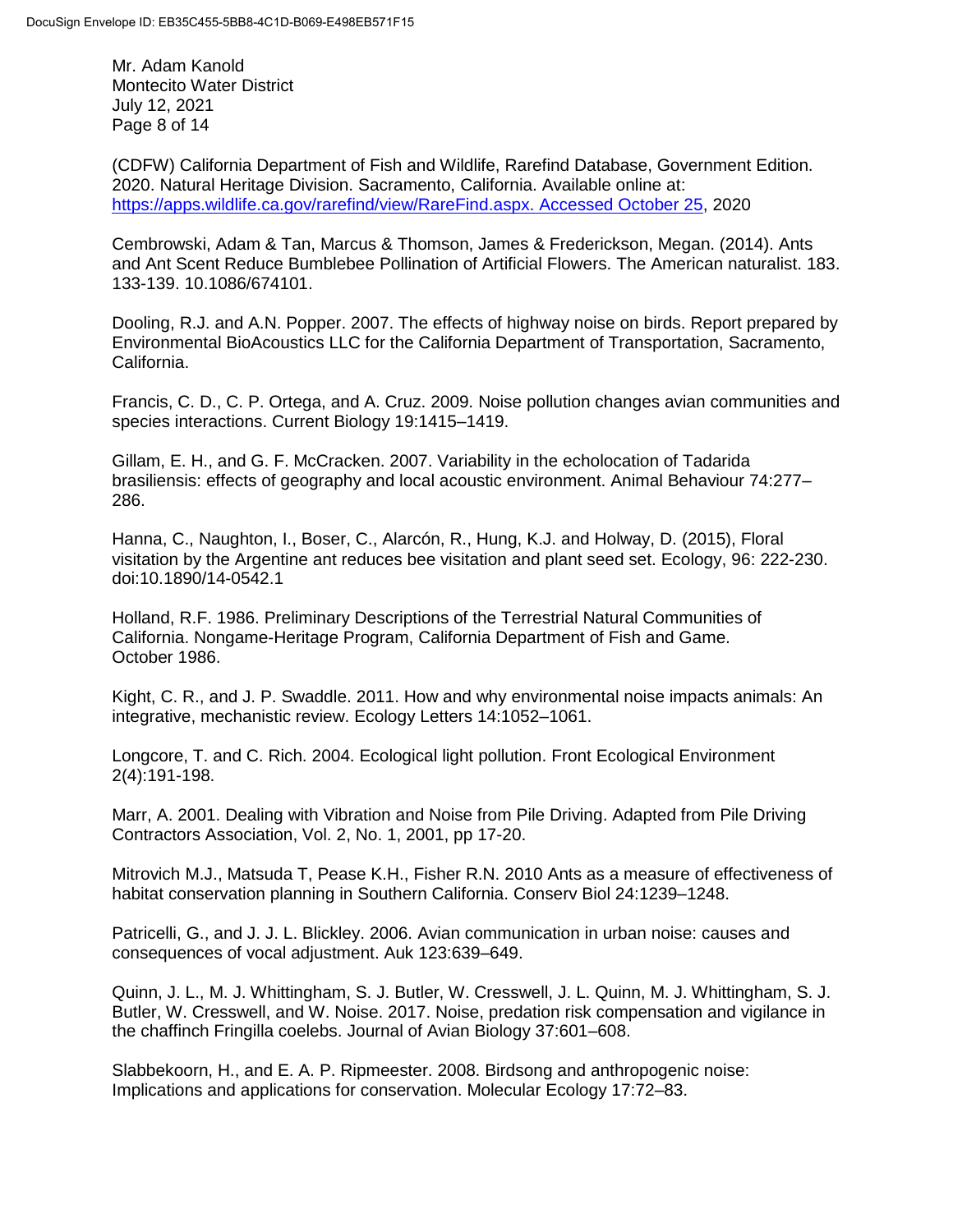Mr. Adam Kanold Montecito Water District July 12, 2021 Page 9 of 14

Sawyer, J.O., Keeler Wolf, T., and Evens J.M. 2008. A manual of California Vegetation, 2nd ed. ISBN 978 0 943460 49 9.

Stone, E., S. Harris, and G. Jones. 2015. Impacts of artificial lighting on bats: A review of challenges and solutions. *Mammalian Biology - Zeitschrift für Säugetierkunde* 80.

Sun, J. W. C., and P. M. Narins. 2005. Anthropogenic sounds differentially affect amphibian call rate. Biological Conservation 121:419–427.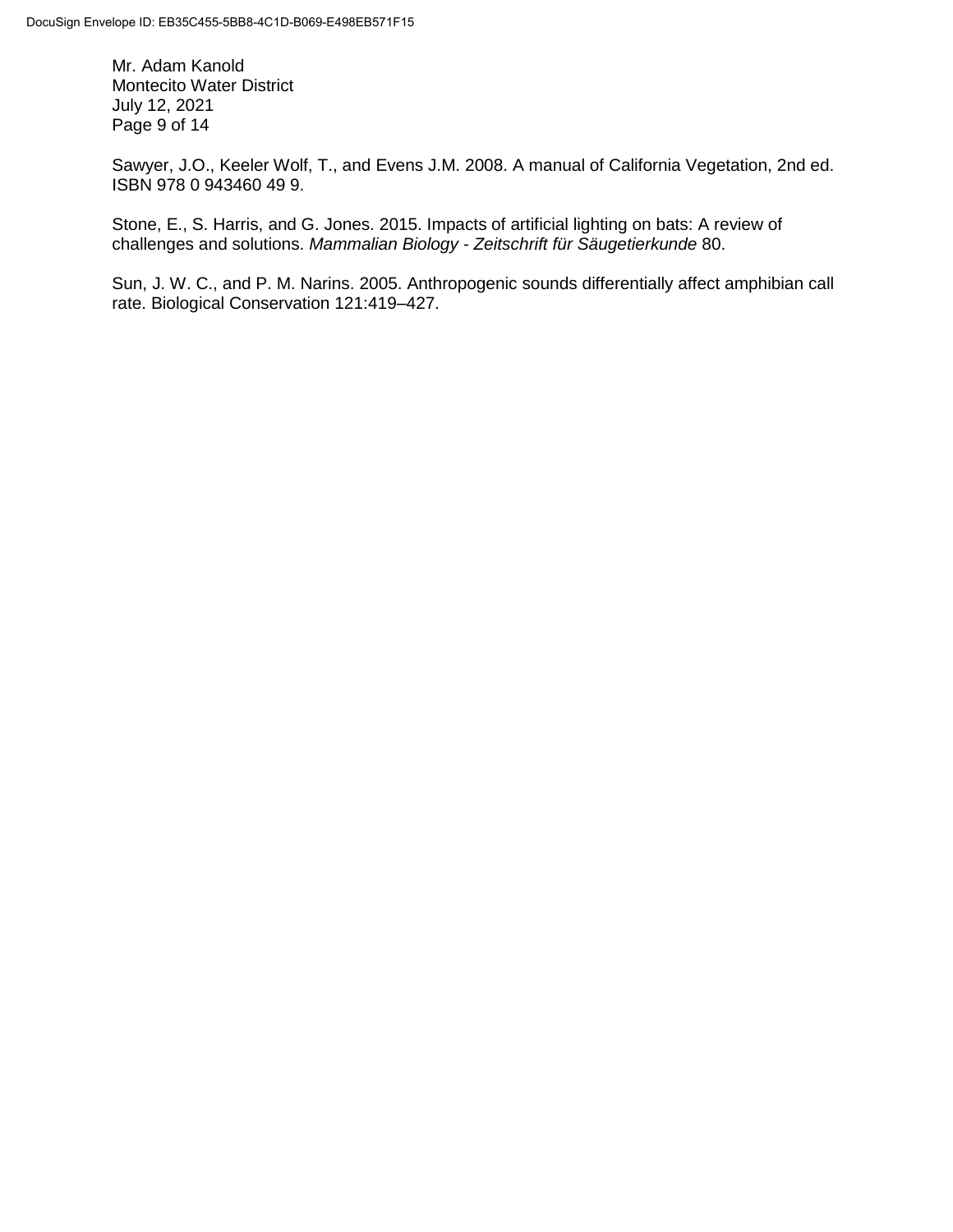

State of California – Natural Resources Agency *GAVIN NEWSOM*, *Governor* DEPARTMENT OF FISH AND WILDLIFE *CHARLTON H. BONHAM, Director* South Coast Region 3883 Ruffin Road San Diego, CA 82123 (858) 467-4201 [www.wildlife.ca.gov](http://www.wildlife.ca.gov/)



# **Attachment A: Draft Mitigation and Monitoring Reporting Plan**

CDFW recommends the following language to be incorporated into a future environmental document for the Project. A final MMRP shall reflect results following additional plant and wildlife surveys and the Project's final on and/or off-site mitigation plans.

| <b>Biological Resources (BIO)</b>                       |                                                                                                                                                                                                                                                                                                                                                                                                                                                                                                                                                                                                                                                                                                                                                                                                                                                                                                                                                                                                                   |                                                             |                           |
|---------------------------------------------------------|-------------------------------------------------------------------------------------------------------------------------------------------------------------------------------------------------------------------------------------------------------------------------------------------------------------------------------------------------------------------------------------------------------------------------------------------------------------------------------------------------------------------------------------------------------------------------------------------------------------------------------------------------------------------------------------------------------------------------------------------------------------------------------------------------------------------------------------------------------------------------------------------------------------------------------------------------------------------------------------------------------------------|-------------------------------------------------------------|---------------------------|
|                                                         | Mitigation Measure (MM) or Recommendation (REC)                                                                                                                                                                                                                                                                                                                                                                                                                                                                                                                                                                                                                                                                                                                                                                                                                                                                                                                                                                   | <b>Timing</b>                                               | <b>Responsible Party</b>  |
| MM-BIO-1-<br>Impacts to<br>Riparian<br><b>Resources</b> | CDFW has concluded that the Project may result in the<br>alteration of streams. For any such activities, the Project<br>applicant (or "entity") must provide notification to CDFW<br>pursuant to Fish and Game Code, section 1600 et seq.<br>Based on this notification and other information, CDFW<br>determines whether a Lake and Streambed Alteration<br>Agreement (LSAA) with the applicant is required prior to<br>conducting the proposed activities. Please visit CDFW's Lake<br>and Streambed Alteration Program webpage to for<br>information about LSAA notification and online submittal<br>through the Environmental Permit Information Management<br>System (EPIMS) Permitting Portal (CDFW 2020d).<br>CDFW's issuance of an LSAA for a Project that is subject to<br>CEQA will require CEQA compliance actions by CDFW as a<br>Responsible Agency. As a Responsible Agency, CDFW may<br>consider the CEQA document from the County for the<br>Project. To minimize additional requirements by CDFW | Prior to/After<br>Project<br>construction<br>and activities | Lead Agency/<br>Applicant |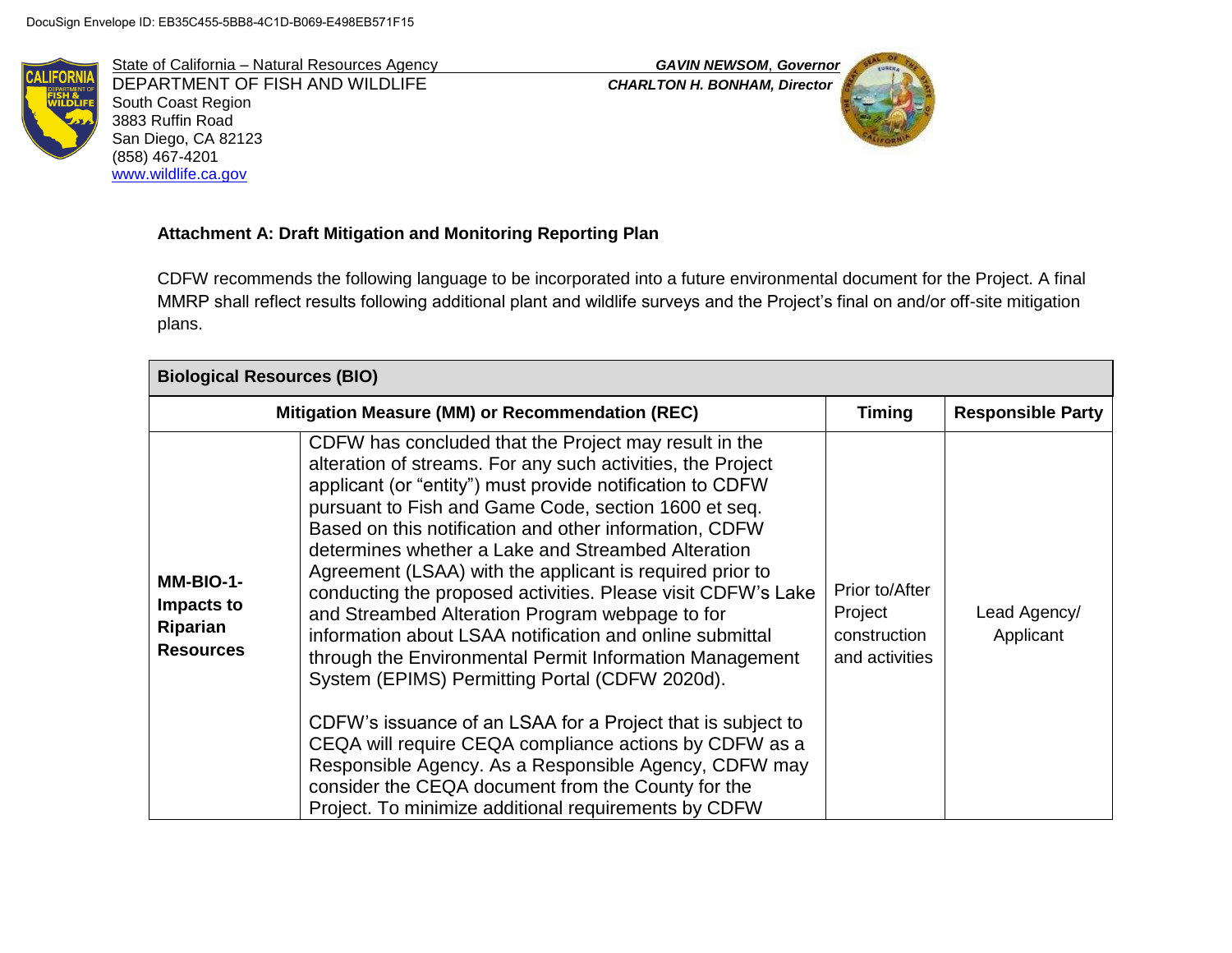Mr. Adam Kanold Montecito Water District July 12, 2021 Page 11 of 14

|                                                         | pursuant to Fish and Game Code, section 1600 et seq.<br>and/or under CEQA, the CEQA document should fully<br>identify the potential impacts to the stream or riparian<br>resources and provide adequate avoidance, mitigation,<br>monitoring, and reporting commitments for issuance of the<br>LSA.                                                                                                                                                                                                                                                                                                                                                                                                                                                                                                                                                                                             |                                                 |                           |
|---------------------------------------------------------|-------------------------------------------------------------------------------------------------------------------------------------------------------------------------------------------------------------------------------------------------------------------------------------------------------------------------------------------------------------------------------------------------------------------------------------------------------------------------------------------------------------------------------------------------------------------------------------------------------------------------------------------------------------------------------------------------------------------------------------------------------------------------------------------------------------------------------------------------------------------------------------------------|-------------------------------------------------|---------------------------|
|                                                         | Any LSAA permit issued for the Project by CDFW may<br>include additional measures protective of streambeds on and<br>downstream of the Project site. The LSAA may include<br>further erosion and pollution control measures. To<br>compensate for any on-site and off-site impacts to aquatic<br>resources, additional mitigation conditioned in any LSAA may<br>include the following: avoidance of resources, on-site or off-<br>site creation, enhancement or restoration, and/or protection,<br>and management of mitigation lands in perpetuity.                                                                                                                                                                                                                                                                                                                                           |                                                 |                           |
| MM-BIO-2-<br>Impacts to<br>Riparian<br><b>Resources</b> | A weed management plan should be developed for the<br>Project area and implemented both during construction and<br>for the life of the Project. Soil disturbance such as<br>maintenance including mowing or clearing vegetation around<br>the reservoirs, promotes establishment and growth of non-<br>native weeds. As part of the Project, non-native weeds<br>should be prevented from becoming established both during<br>and after construction, to control the local spread of invasive<br>plants. The Project area should be monitored via mapping for<br>new introductions and expansions of non-native weeds.<br>Annual threshold limits, eradication targets, and monitoring<br>should be included in this plan. Monitoring for spread of<br>invasive weeds to adjacent lands should also be included.<br>CDFW requests annual reports of weed monitoring be<br>submitted for review. | During<br>Project<br>construciton<br>activities | Lead Agency/<br>Applicant |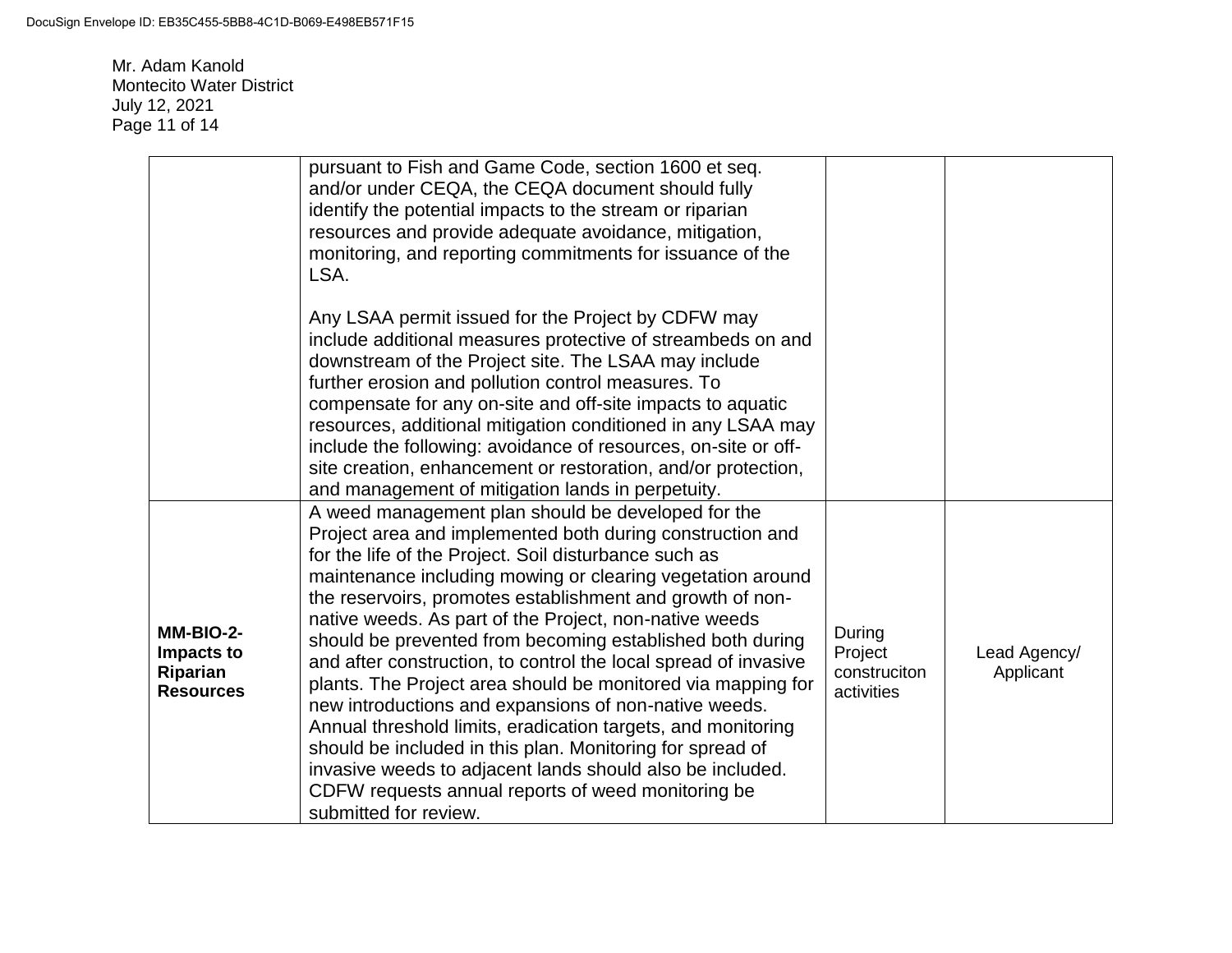Mr. Adam Kanold Montecito Water District July 12, 2021 Page 12 of 14

| MM-BIO-3-<br>Impacts to<br>Riparian<br><b>Resources</b>                                | A non-toxic, water-based drilling fluid should be used to<br>reduce the risk to aquatic life.                                                                                                                                                                                                                                                                                                                                                                                                                                                                                                                                                                                                                                                                                                                                                                                                                                                                            | Prior to<br>Project<br>construction<br>and activities    | Lead Agency/<br>Applicant |
|----------------------------------------------------------------------------------------|--------------------------------------------------------------------------------------------------------------------------------------------------------------------------------------------------------------------------------------------------------------------------------------------------------------------------------------------------------------------------------------------------------------------------------------------------------------------------------------------------------------------------------------------------------------------------------------------------------------------------------------------------------------------------------------------------------------------------------------------------------------------------------------------------------------------------------------------------------------------------------------------------------------------------------------------------------------------------|----------------------------------------------------------|---------------------------|
| MM-BIO-4-<br><b>Survey and</b><br><b>Assessment</b><br><b>Methodology</b>              | Appropriate surveys, including protocol botanical and animal<br>surveys, should be conducted at the appropriate time of year<br>to document the presence/absence of CEQA-rare species<br>prior to finalizing the DMND. Based on the survey results, the<br>final CEQA document should propose avoidance and specific<br>mitigation for Project impacts to CEQA-rare species. Surveys<br>should be timed during the appropriate season for maximum<br>detection of sensitive species. For botanical species,<br>CDFW's Updated protocols (CDFW, 2018) should be utilized.                                                                                                                                                                                                                                                                                                                                                                                                 | Prior to<br>Project<br>construction<br>and<br>activities | Lead Agency/<br>Applicant |
| MM-BIO-5-<br>Impacts to<br><b>Sensitive</b><br><b>Vegetation</b><br><b>Communities</b> | CDFW recommends avoiding any sensitive natural<br>communities found on the Project. If avoidance is not<br>feasible, the Project proponent should mitigate at a ratio<br>sufficient to achieve a no-net loss for impacts to special<br>status plant species and their associated habitat. CDFW<br>recommends all impacts to the S3 sensitive vegetation<br>communities (Rhus integrifolia shrubland alliance) (unknown-<br>acres) should be mitigated at a 4:1 ratio and impacts to the<br>S4 and S5 communities (Mountain Mahogany Chaparral,<br>Quercus agrifolia woodland, Bigpod ceanothus (unknown-<br>acres) be mitigate at a 2:1 ratio due to the overall decline of<br>coastal scrub habitats region wide.<br>All revegetation/restoration areas that will serve as mitigation<br>should include preparation of a restoration plan, to be<br>approved by CDFW prior to any ground disturbance. The<br>restoration plan should include restoration and monitoring | Prior to<br>Project<br>construction<br>and<br>activities | Lead Agency/<br>Applicant |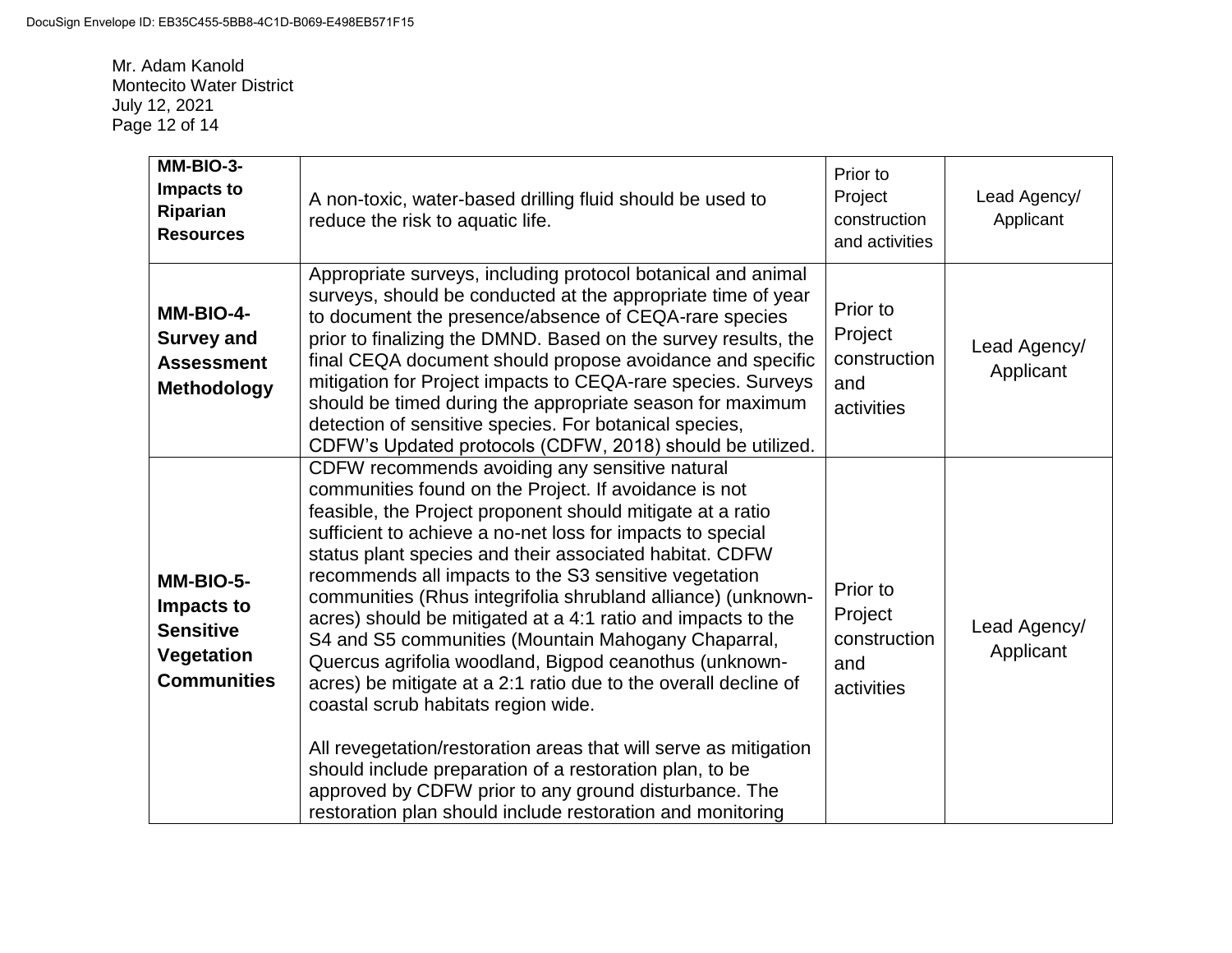Mr. Adam Kanold Montecito Water District July 12, 2021 Page 13 of 14

|                                                                                        | methods; annual success criteria; contingency actions should<br>success criteria not be met; long-term management and<br>maintenance goals; and a funding mechanism for long-term<br>management. Areas proposed as mitigation should have a<br>recorded conservation easement and be dedicated to an<br>entity which has been approved to hold/manage lands (AB<br>1094; Government Code, §§ 65965-65968).                                                                                                                                                                                                                                                                                                                                                                                                                                                                                                                                                                                                                                                                                                                                                                                                                                                                            |                                                          |                           |
|----------------------------------------------------------------------------------------|---------------------------------------------------------------------------------------------------------------------------------------------------------------------------------------------------------------------------------------------------------------------------------------------------------------------------------------------------------------------------------------------------------------------------------------------------------------------------------------------------------------------------------------------------------------------------------------------------------------------------------------------------------------------------------------------------------------------------------------------------------------------------------------------------------------------------------------------------------------------------------------------------------------------------------------------------------------------------------------------------------------------------------------------------------------------------------------------------------------------------------------------------------------------------------------------------------------------------------------------------------------------------------------|----------------------------------------------------------|---------------------------|
| MM-BIO-6-<br>Impacts to<br><b>Sensitive</b><br><b>Vegetation</b><br><b>Communities</b> | Success criteria should be based on the specific composition<br>of the vegetation communities being impacted. Success<br>should not be determined until the site has been irrigation-<br>free for at least 5 years and the metrics for success have<br>remained stable (no negative trend for<br>richness/diversity/abundance/cover and no positive trend for<br>invasive/non-native cover for each vegetation layer) for at<br>least 5 years. In the revegetation plan, the success criteria<br>should be compared against an appropriate reference site,<br>with the same vegetation alliance, with as good or better-<br>quality habitat. The success criteria shall include percent<br>cover (both basal and vegetative), species diversity, density,<br>abundance, and any other measures of success deemed<br>appropriate by CDFW. Success criteria shall be separated<br>into vegetative layers (tree, shrub, grass, and forb) for each<br>alliance being mitigated, and each layer shall be compared to<br>the success criteria of the reference site, as well as the<br>alliance criteria in MCV2, ensuring one species or layer does<br>not disproportionally dominate a site but conditions mimic the<br>reference site and meets the alliance membership<br>requirements. | Prior to<br>Project<br>construction<br>and<br>activities | Lead Agency/<br>Applicant |